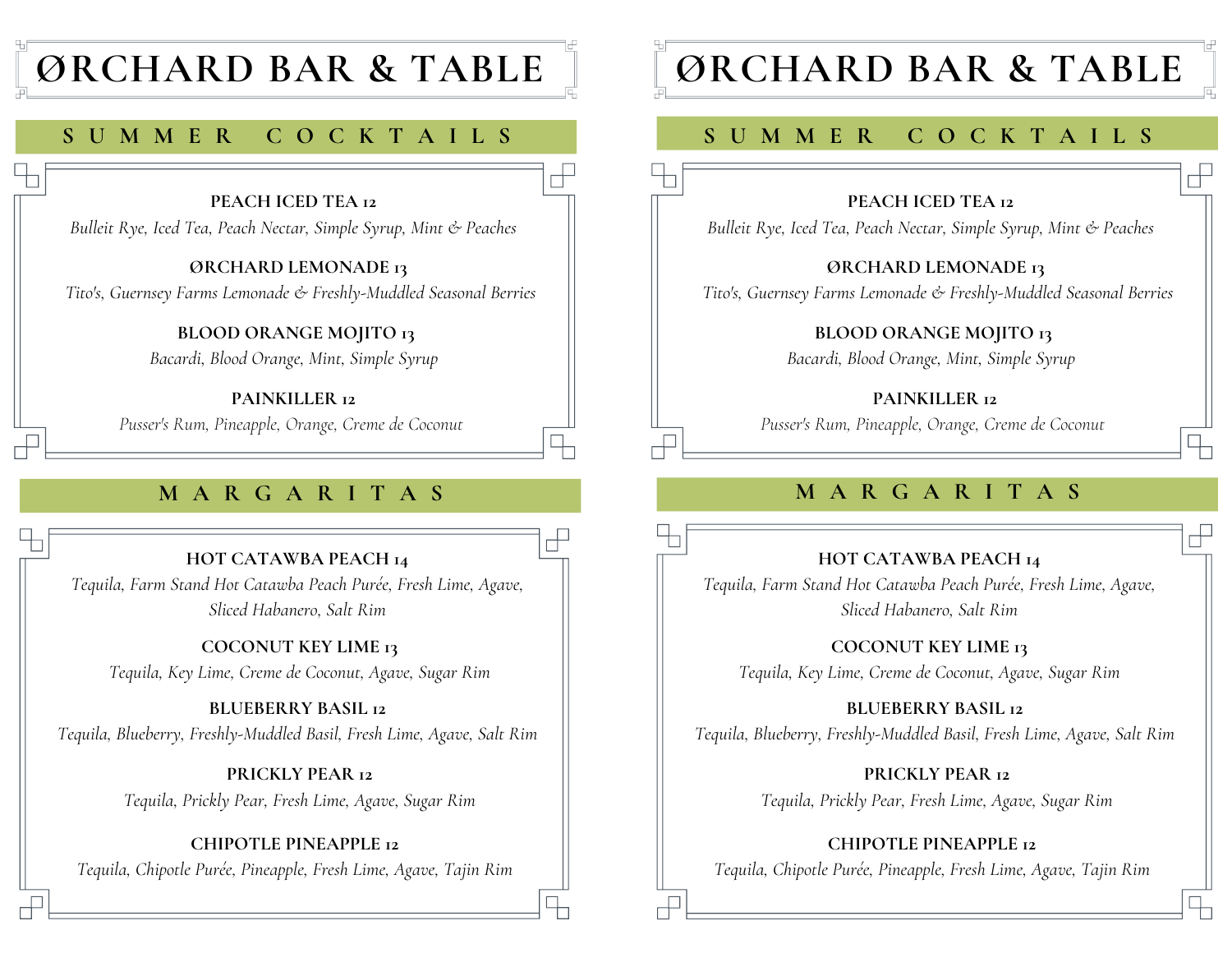## **ØRCHARD BAR & TABLE**

## **S U M M E RM UC LO ECSK T A I L S**

#### **GREEN APPLE 12** *Smirnoff, Green Apple, Fresh Lime, Stoli Ginger Beer*

冖

**APRICOT THYME 12** *Smirnoff, Apricot, Fresh Lime, Thyme, Stoli Ginger Beer*

**BLOOD ORANGE 13** *Smirnoff, Blood Orange, Fresh Lime, Stoli Ginger Beer*

**KENTUCKY PEACH 13** *George Dickel, St. Germain, Peach Nectar, Stoli Ginger Beer*

## **M A R T I N I S**

**PEACH MINT 14** *Ketel One Botanical Peach & Orange Blossom, Peach Nectar, Mint Simple Syrup, Fresh Lemon, Sugar Rim*

**APPLETINI 13** *Tanqueray, Green Apple, Fresh Lemon, Ginger & Demerara Syrup*

**CITRUS PEAR 13** *Tanqueray, Pear, Blood Orange, Simple Syrup, Sugar Rim*

### **POMEGRANATE COSMO 12**

*Tito's, Cointreau, Pomegranate, Fresh Lime, Simple Syrup*

# **ØRCHARD BAR & TABLE**

## **M U L E S**

#### **GREEN APPLE 12**

*Smirnoff, Green Apple, Fresh Lime, Stoli Ginger Beer*

**APRICOT THYME 12**

*Smirnoff, Apricot, Fresh Lime, Thyme, Stoli Ginger Beer*

**BLOOD ORANGE 13**

*Smirnoff, Blood Orange, Fresh Lime, Stoli Ginger Beer*

#### **KENTUCKY PEACH 13**

*George Dickel, St. Germain, Peach Nectar, Stoli Ginger Beer*

## **M A R T I N I S**

#### **PEACH MINT 14**

*Ketel One Botanical Peach & Orange Blossom, Peach Nectar, Mint Simple Syrup, Fresh Lemon, Sugar Rim*

#### **APPLETINI 13**

*Tanqueray, Green Apple, Fresh Lemon, Ginger & Demerara Syrup*

**CITRUS PEAR 13**

*Tanqueray, Pear, Blood Orange, Simple Syrup, Sugar Rim*

**POMEGRANATE COSMO 12**

*Tito's, Cointreau, Pomegranate, Fresh Lime, Simple Syrup*